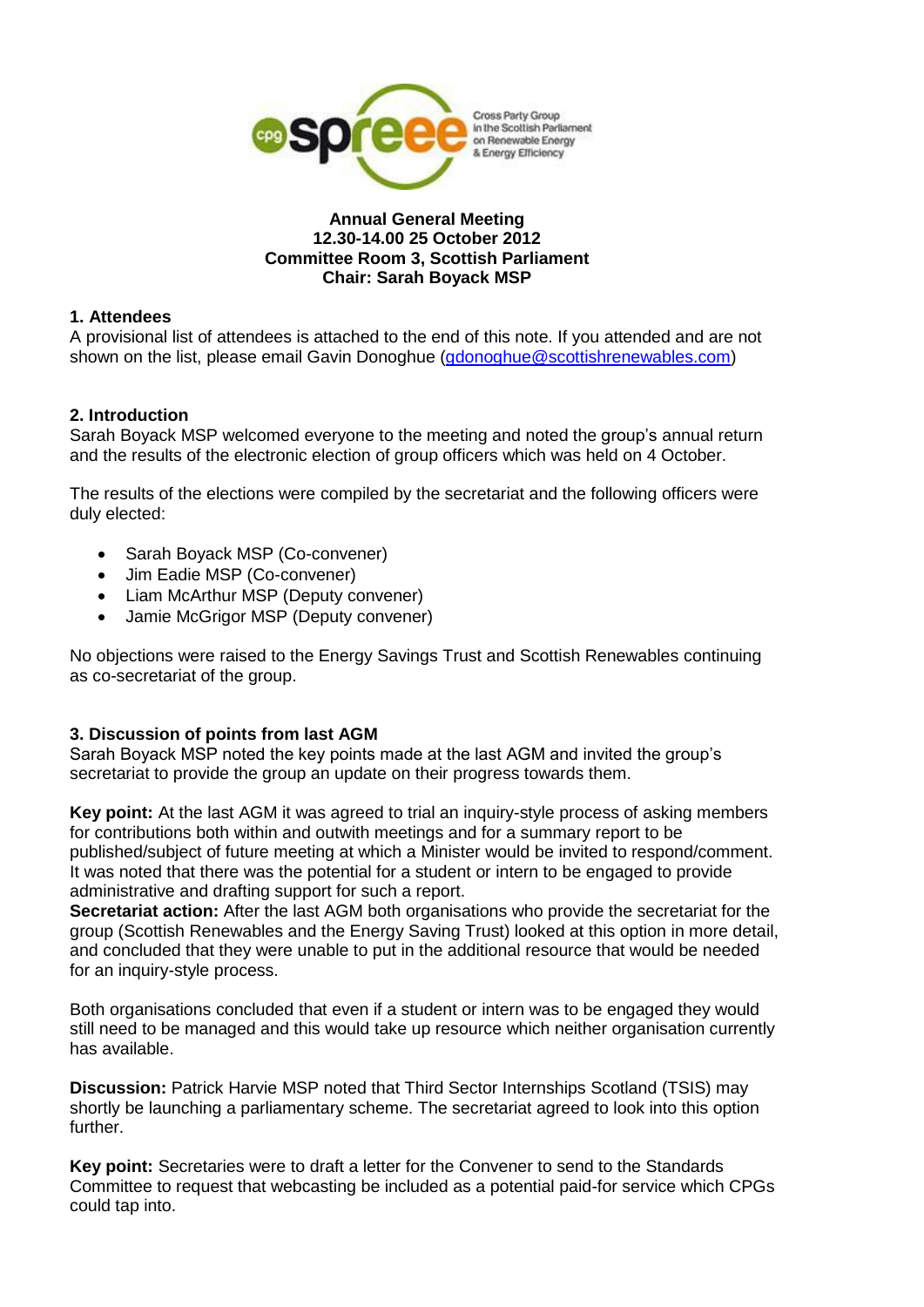**Secretariat action:** The Secretariat included this request in the response sent to the Review of Cross-Party Groups undertaken by the Standards, Procedures and Public Appointments Committee in April 2012.

**Key point:** Secretaries were asked to draft options for a business case for a membership fee to support the work of the CPG.

**Secretariat action:** The secretariat undertook a small piece of research to look at what other groups charged as a membership fee and how the charging and administering of this worked in practice. Each organisation that provides the secretariat then discussed, internally, the possibility of administering a membership fee.

Both organisations concluded that – due to the sheer number of SPREEE members (>400) the costs associated with administering so many payments would be likely to be greater than the respective organisations simply paying for refreshments at meetings. It was also noted that there would be issues with refusing group members access to events for non-payment of the membership fee.

**Discussion:** It was greed that Scottish Renewables and the Energy Saving Trust would continue to pay for the cost of refreshments for the meetings of the group.

# **4. Discussion of Group's future work plan**

The following subject areas were suggested for discussion at future meetings of the group:

# **Energy Storage**

**Nigel Don MSP** wanted a meeting to look at what is being done around the storage of renewable energy in light of a recent report from the Institute of Mechanical Engineers. **Nigel Holmes, Scottish Hydrogen and Fuel Cell Association** agreed and said he would be happy to help find relevant speakers.

**Bill Rodger,** stated that Strathclyde University were doing work around this issue.

**Bill Walker MSP** noted that he would like to see what practical systems were being looked at for energy storage

**Alex Hill, Met Office,** noted an idea to convert wind energy into ammonia for burning as fuel and also that EMEC are doing work around energy storage.

# **Community Benefit**

**Douglas Prentice, Napier University and Geocapita,** would like to see a session exploring community benefit.

**Elaine Waterson, Secretariat,** said the group would be discussing this at the next meeting on 15 November.

**Claudia Beamish MSP,** wanted to explore how communities can set up their own renewable energy projects and partnerships with multi-national companies

# **Local Authorities**

**Patrick Harvie MSP** asked for the group to look into Local Authorities setting up their own energy service companies and working on energy efficiency measures

**Sarah Boyack MSP** suggested that the group could get an update from English Local Authorities that have appeared before about their progress on energy efficiency measures and ask what progress the City of Edinburgh Council is making with its co-operative renewable energy proposals.

# **Effects of Scottish Independence**

**Dr Mark Winskel, UK Energy Research Centre,** suggested a meeting looking into the implications of possible Scottish independence on the renewable energy sector. **Patrick Harvie MSP**, suggested the forthcoming Economy, Energy and Tourism report may have something to say on constitutional matters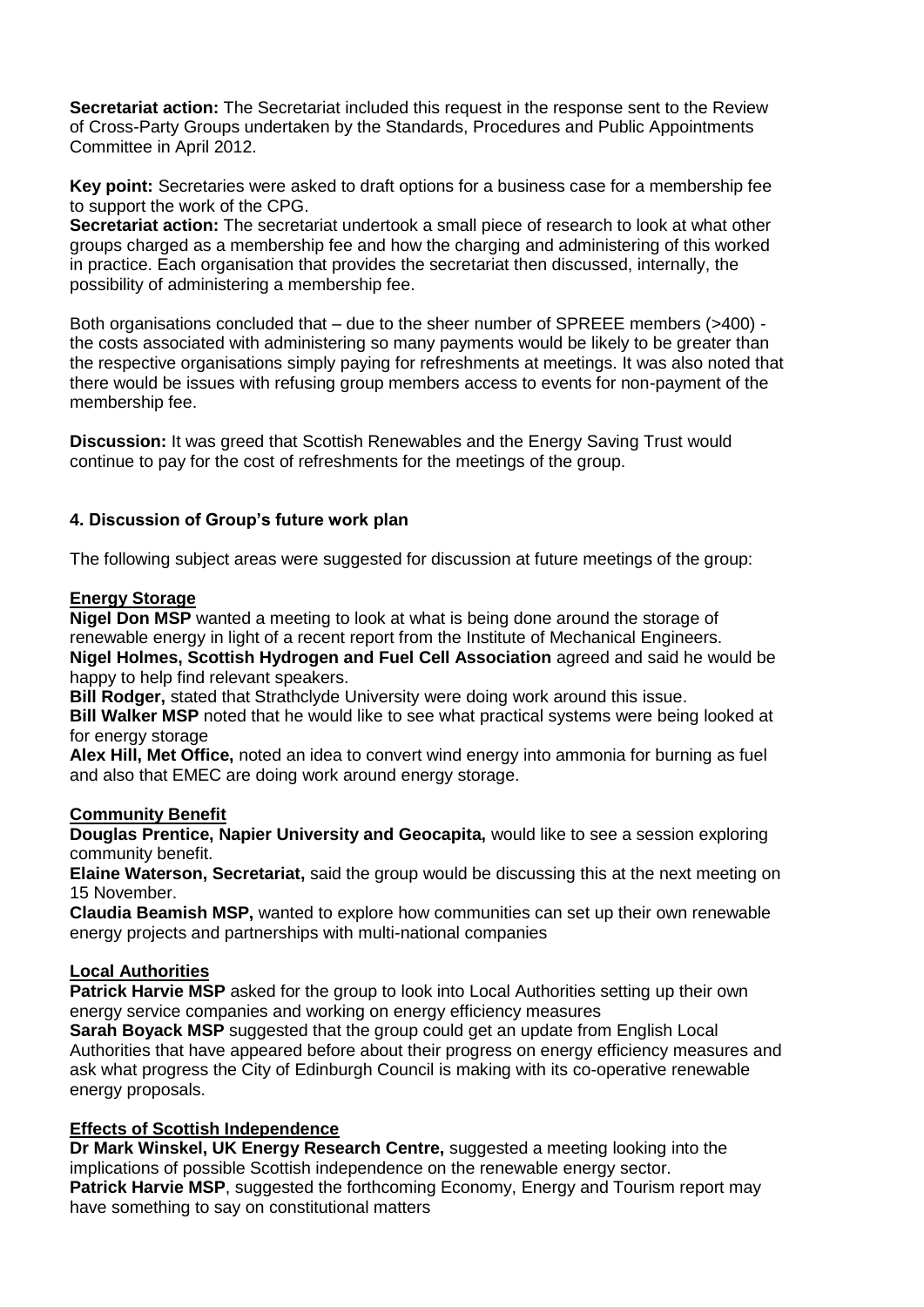**Elizabeth Leighton, WWF Scotland,** suggested the group look at energy efficiency standards in the domestic sector.

**Michelle Cullis, Pinsent Masons**, suggested the group look at renewable heat in urban areas

**Stefan Buettner, David Torrance MSP,** suggested the group look at 'energy productivity' – a term widely used in the USA.

**William Ross** said he would like to see a session on the talent and skills required to meet renewable energy targets

**Sarah Boyack MSP** suggested looking at Scottish companies working internationally, especially in developing countries.

It was agreed that the Group Officers and Secretariat would take on board the ideas expressed and formulate a programme of meetings reflecting the issues raised.

# **5. Presentation: Catherine Birkbeck, Scottish Renewables**

Catherine Birkbeck, Senior Policy Manager for Grid & Markets at Scottish Renewables, gave a presentation on the UK Government's Energy Bill and the opportunities and challenges for the renewable energy industry contained within Electricity Market Reform (EMR).

The presentation is available on request by emailing Gavin Donoghue at [gdonoghue@scottishrenewables.com.](mailto:gdonoghue@scottishrenewables.com)

# **6. Questions**

Ms Birkbeck answered a number of questions related to her presentation on:

- Marine energy concerns about the EMR auctioning process
- Relation of EMR to transmission charging
- Perception of Contracts for Difference (CfDs) as a hidden subsidy
- Windfarm decommissioning in mid-2020s
- Why liquidity in the market is important

# **7. AOB**

Sarah Boyack MSP thanked the secretariat for their work and requested they make available Ms Birkbeck's presentation and provided a web link to the WWF report '*[On Picking Winners:](http://www.wwf.org.uk/wwf_articles.cfm?unewsid=6263)  [the need for targeted support for renewable energy'](http://www.wwf.org.uk/wwf_articles.cfm?unewsid=6263)***.**

For suggestions for correction of this note and to request copies of presentations, please contact Gavin Donoghue [\(gdonoghue@scottishrenewables.com\)](mailto:gdonoghue@scottishrenewables.com)